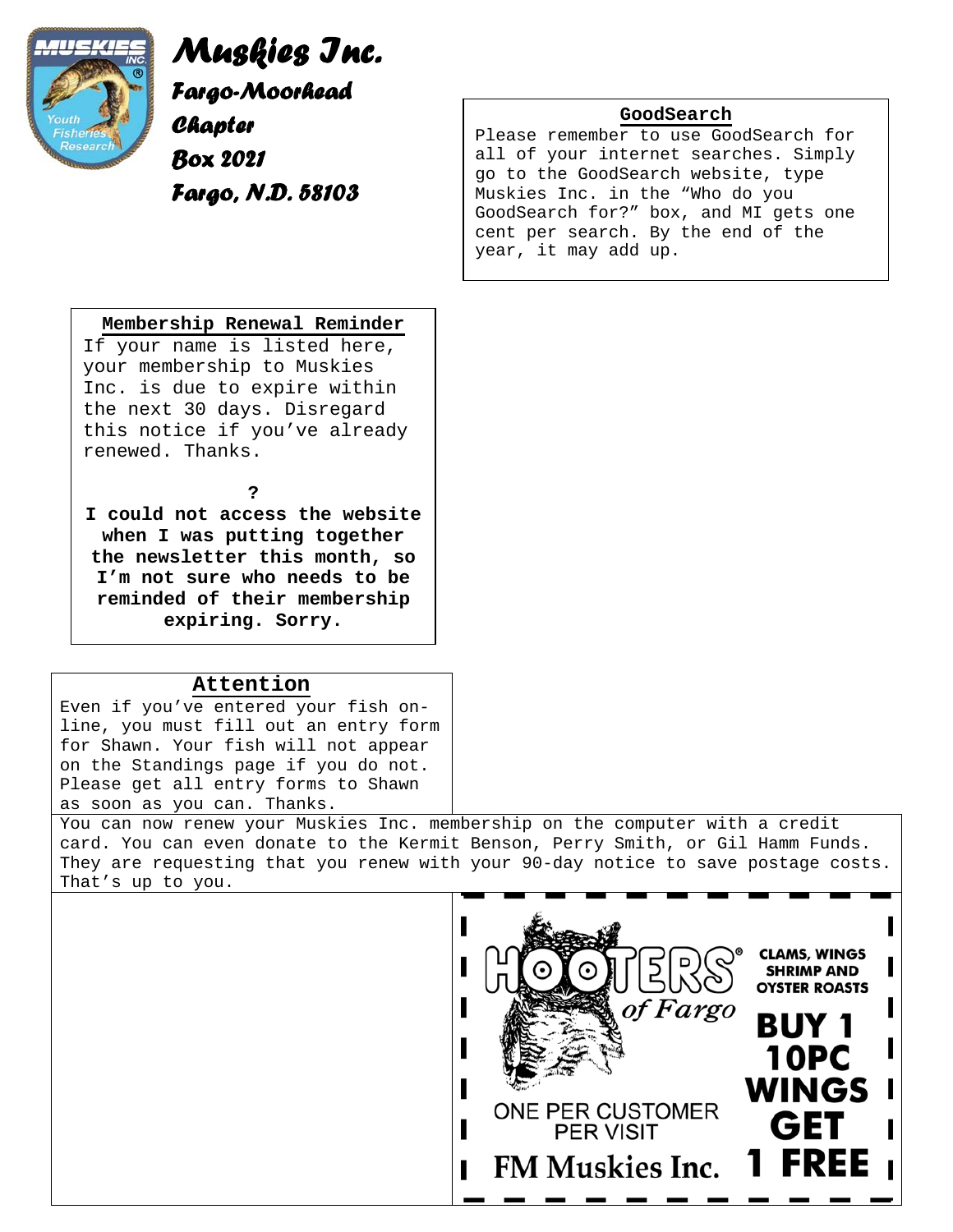## **FM Muskie, Inc. Officers**

*President* Mark Stenger 47629 353<sup>rd</sup> Ave. Frazee, MN. 56544 218-342-2743 E-mail: stenger@eot.com *Vice President* Chris Schrom 513 12<sup>th</sup> St. E. West Fargo, ND. 58078 701-282-3920 E-mail: f11bmb@aol.com *2nd Vice President* Jon Holman 218-498-2202

#### *Secretary*

Shawn Earley 3220 12th St S, Apt 205 Moorhead, MN 56560 701-306-7228 E-mail: musky\_45@yahoo.com *Treasurer* Rick Eagleson 1521 S 12<sup>th</sup> St Fargo, ND 58103 701-235-6536 *RVP* Brett Waldera 1656  $8^{th}$  St. E. West Fargo, ND. 58078 701-298-9032 E-mail:

#### **Board Of Directors**

bjwaldera@i29.net

Jon Jacobson–701-212-3720 Bob Collins–218-847-7714 Ed Sweeney–701-282-6000 Bud Anderson-320-762-9977 Paul Haug–701-280-2755 Jeff Cadwell–218-234-5633 Joe Hardy–320-763-7755 Ben Swanson–701-293-9643 Brian Grote–218-790-0275 Ron Teschner-701-642-3368

VP of Fisheries and Research Newsletter Editor/Publisher Club Photographer Research Director Brad Waldera

**At our last meeting:** President Mark Stenger began the meeting by talking about the access on Detroit Lake. It seems that it is now worse than before. Our chapter had sent a letter to Dick Kimble about the status of the access, but we have not heard back from him. At the meeting, we discussed what our options are, but our hands are somewhat tied as to what we can do. It may go a long way to get something done if each of us were to give Mr. Kimble a phone call to state our displeasure with the access.

Mark then talked about our "Women's Day" outing. He said he thought it went very well, even with the cooler weather. A couple of nice fish were caught, and there was a nice gathering afterwards. Over 30 women participated, but that number will be sure to rise next year. It sounds like this may become an annual event. We'll have to wait and see. A big thank you goes out to all of the F-M Chapter members who donated their time and their boats.

About 20 people attended the Saturday League outing at West Battle Lake. The weather wasn't ideal for Muskie fishing, but two fish were caught. Brian Grote provided the Chicken Breast lunch afterwards. Thanks Brian.

Ken Quirk donated a custom fishing rod to our Chapter for all the good work we do promoting Muskie fishing. It was decided that we raffle the rod off at the September meeting. Tickets will be \$2.00 each, and you may buy as many as you like. A lot of people had their eye on this rod for Fall Sucker fishing. Be sure to make it to the meeting to have a chance at winning it. Thanks Ken, we sure appreciate it.

The 2008 Chapter Challunge will be held in the Bemidji area of Minnesota. The lakes included are Winnibigoshish, Big, Bemidji, Cass, and Andrusia. Hope I spelled those right. The Challunge will take place in the last week of September, and it looks like the F-M Chapter will have at least two 6-man teams. There should be plenty of big fish caught, so mark your calendar if you're interested.

We decided to invite every Muskies Inc. Chapter in Minnesota to West Battle Lake on October  $6<sup>th</sup>$  for a day of fishing. We'll meet afterwards at the Shoreline Restaurant to talk about the day's fishing and meet new people from other Chapters. **At the Next Meeting**: We will talk a little about the Fall Board meeting. We'll also have our Summer Roundtable discussion. Come to the meeting and find out

what has been working.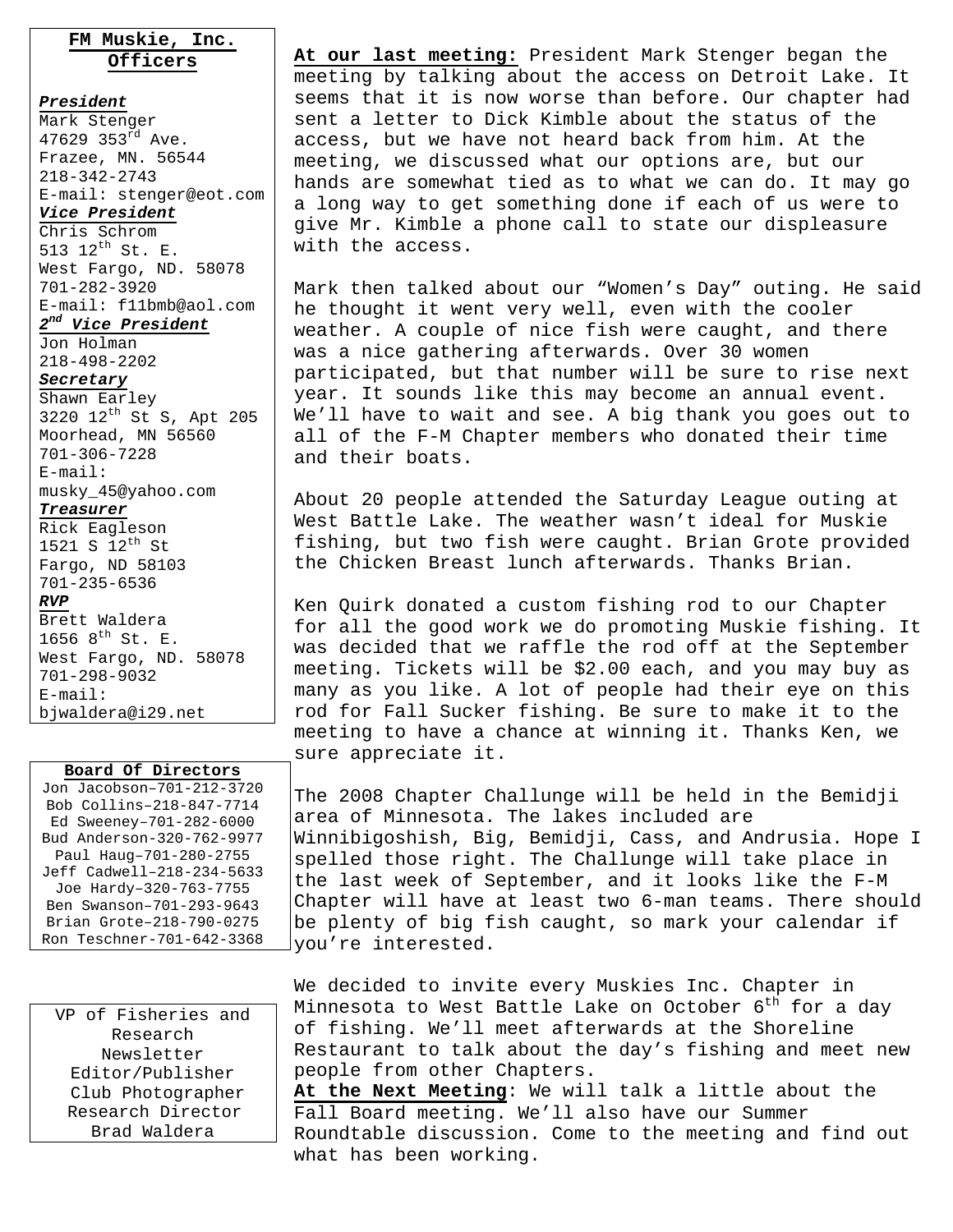## **President's Message**

Nothing to report this month. Some nice fish are being caught, so please come to the meeting to hear how others are doing.

Mark Stenger, Pres 02

## **Van Raden Construction, Inc.**

**Van Raden Properties, Inc.** 

402 35th Ave. North, Fargo, ND 58102 Phone 218-233-2731 - Fax 701-232-8073 *Serving the Fargo, Moorhead, Dilworth, Grand Forks Areas* Apartments, Duplexes and Town Houses For Rent Manufactured Homes Rental and Sales Manufactured Home Park Lots for Rent Commercial Property For Rent and/or Build to Suit Cold Storage Rental Spaces Available

# **JDRC Rod Builders**

**Jay Ross, Prop.** 

**RR 1 Box 153A** 

# **Ortonville, MN 56278**

**(320) 839-2727**

## **Upcoming Events**

**September 24**- Regular meeting. West Fargo VFW 7pm.

**October 22**- Regular meeting. West Fargo VFW 7pm.

**November 26**- Regular meeting. West Fargo VFW 7pm.





QUIET POWER CATCHES FISH **Authorized Service Center Bob's Trolling Motor Service** 

Motor Sales - Parts - Service Mon. - Sat. 6 p.m. -10 p.m. West Fargo, ND · (701) 281-9566 · (701) 306-5692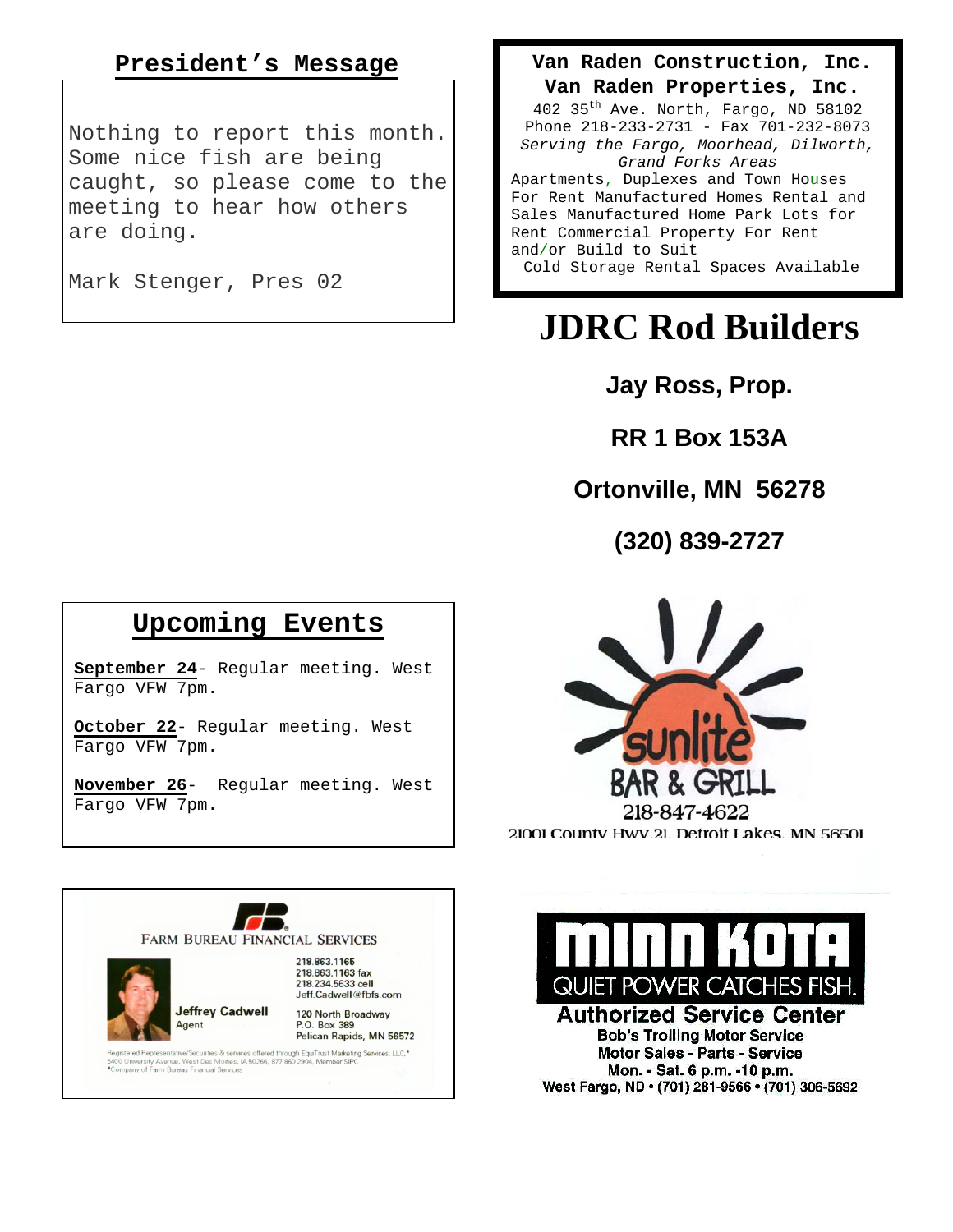| Men's                                              | Women's                                | Junior's              |
|----------------------------------------------------|----------------------------------------|-----------------------|
| Division                                           | Division                               | Division              |
| Name                                               | Name                                   | Name                  |
| Fish Points                                        | Fish Points                            | Fish Points           |
| Jason Benson                                       | DeAnn Grote                            | Brady Crawford        |
| 31 626                                             | $3 \left( \frac{1}{2} \right)$<br>62.5 | 5 <sub>5</sub><br>107 |
| Brian Penifield                                    | Ruth Anderson                          | Ryan Sailer           |
| 14 313.75                                          | $\mathbf{1}$<br>13                     | $6\degree$<br>52      |
| Loren Crawford                                     |                                        | Katie Crawford        |
| 17 306                                             |                                        | $\mathbf 1$<br>10     |
| Wayne Crawford                                     |                                        |                       |
| $9 \left( \frac{1}{2} \right)$<br>157              |                                        |                       |
| Jeff Cadwell<br>11 153                             |                                        |                       |
| Ben Swanson                                        |                                        |                       |
| 6<br>141                                           |                                        |                       |
| Brian Grote                                        |                                        |                       |
| $7 \t134.5$                                        |                                        |                       |
| Jeff Bommersbach                                   |                                        |                       |
| 5 <sub>5</sub><br>89                               |                                        |                       |
| David Hovda                                        |                                        |                       |
| 5<br>80                                            |                                        |                       |
| Jesse Frolek                                       |                                        |                       |
| 5 <sub>5</sub><br>78                               |                                        |                       |
| Bill Anderson                                      |                                        |                       |
| 72<br>4                                            |                                        |                       |
| Mark Stenger                                       |                                        |                       |
| 3<br>53                                            |                                        |                       |
| Matt Aaser                                         |                                        |                       |
| $3 \left( \frac{1}{2} \right)$<br>41.5             |                                        |                       |
| Rod Aaser                                          |                                        |                       |
| $\overline{2}$<br>36                               |                                        |                       |
| Brad Waldera                                       |                                        |                       |
| 28<br>$\overline{2}$                               |                                        |                       |
| Tim Schultz                                        |                                        |                       |
| $3 \left( \frac{1}{2} \right)$<br>25               |                                        |                       |
| Chris Schrom                                       |                                        |                       |
| $1 \t 22$                                          |                                        |                       |
| Ron Teschner                                       |                                        |                       |
| 3 <sup>7</sup><br>$\sim$ 22                        |                                        |                       |
| Tom Gustad                                         |                                        |                       |
| $1 \qquad \qquad 18$                               |                                        |                       |
| Ed Sweeney<br>$2 \left( \frac{1}{2} \right)$<br>17 |                                        |                       |
| Ray Sailer                                         |                                        |                       |
| $3 \left( \frac{1}{2} \right)$<br>15               |                                        |                       |
| Brent Bushy                                        |                                        |                       |
| 9.5<br>$\mathbf{1}$                                |                                        |                       |
|                                                    |                                        |                       |